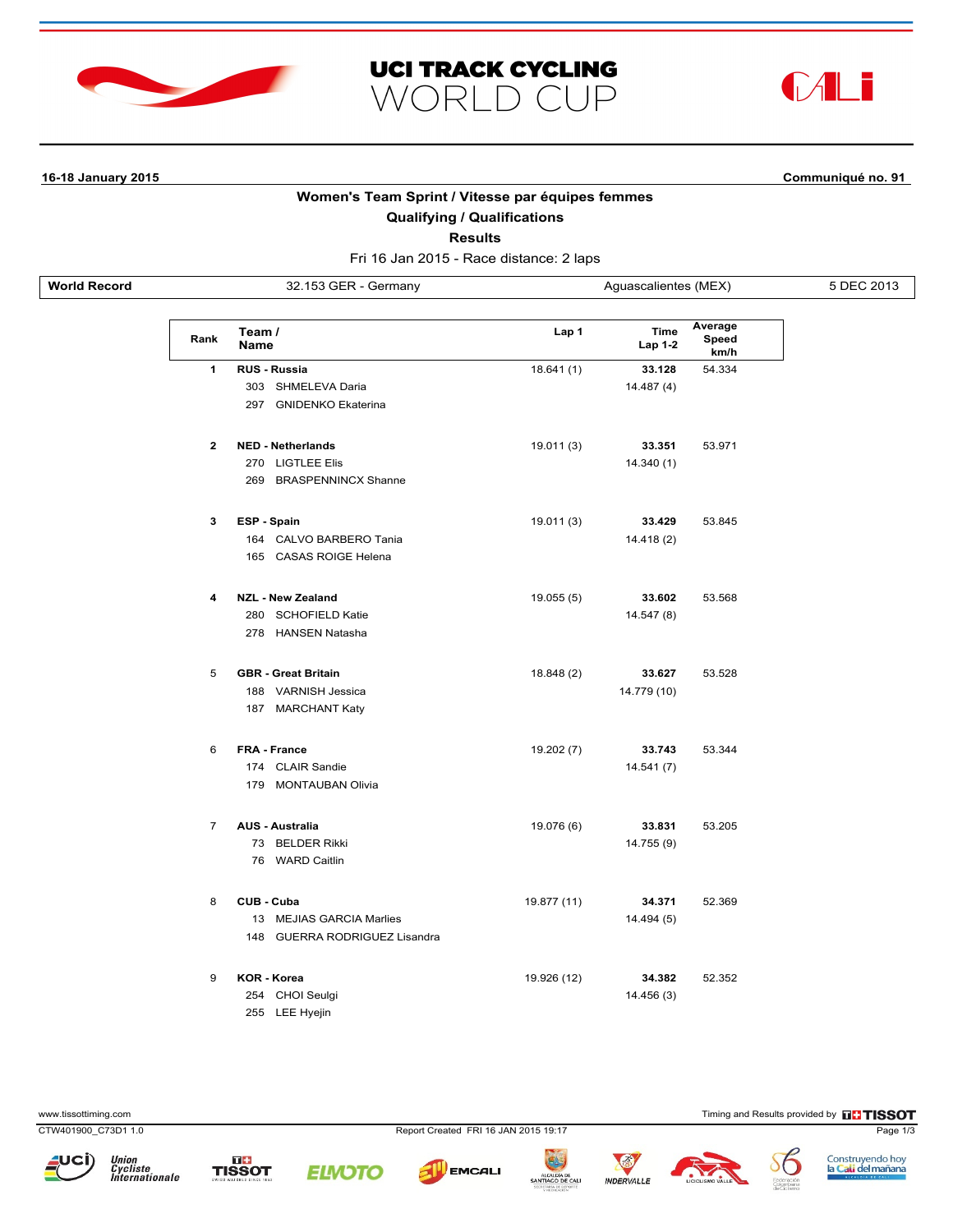



## **16-18 January 2015 Communiqué no. 91**

# **Women's Team Sprint / Vitesse par équipes femmes**

**UCI TRACK CYCLING** 

**WORLD CUP** 

**Qualifying / Qualifications**

**Results**

Fri 16 Jan 2015 - Race distance: 2 laps

**World Record** 32.153 GER - Germany Aguascalientes (MEX) 5 DEC 2013

| Rank | Team /<br><b>Name</b>            | Lap 1       | <b>Time</b><br><b>Lap 1-2</b> | Average<br>Speed<br>km/h |
|------|----------------------------------|-------------|-------------------------------|--------------------------|
| 10   | <b>CAN - Canada</b>              | 19.934 (13) | 34.432                        | 52.276                   |
|      | 108 O'BRIEN Kate                 |             | 14.498 (6)                    |                          |
|      | 109 SULLIVAN Monique             |             |                               |                          |
| 11   | <b>COL - Colombia</b>            | 19.672 (9)  | 34.645                        | 51.955                   |
|      | 140 GAVIRIA Juliana              |             | 14.973 (14)                   |                          |
|      | 139 GARCIA ORREGO Diana Maria    |             |                               |                          |
| 12   | CHN - China                      | 19.663 (8)  | 34.680                        | 51.903                   |
|      | 127<br>SHI Jingjing              |             | 15.017 (16)                   |                          |
|      | 125 LI Xuemei                    |             |                               |                          |
| 13   | <b>UKR - Ukraine</b>             | 19.786 (10) | 34.746                        | 51.804                   |
|      | 321 STARIKOVA Olena              |             | 14.960 (13)                   |                          |
|      | 322 TSOS Olena                   |             |                               |                          |
| 14   | <b>MEX - Mexico</b>              | 19.968 (14) | 34.756                        | 51.789                   |
|      | 259 FONG ECHEVARRIA Frany Maria  |             | 14.788 (11)                   |                          |
|      | 260 GAXIOLA GONZALEZ LUZ Daniela |             |                               |                          |
| 15   | JPC - Japan Prof Cyclist Assoc.  | 19.981 (15) | 34.975                        | 51.465                   |
|      | 237 MAEDA Kayono                 |             | 14.994 (15)                   |                          |
|      | 236 ISHII Takako                 |             |                               |                          |
| 16   | <b>USA - United States</b>       | 20.378 (16) | 35.266                        | 51.040                   |
|      | 324 ERICKSON Melissa             |             | 14.888 (12)                   |                          |
|      | 325 MARQUARDT Mandy              |             |                               |                          |
| 17   | <b>GER - Germany</b>             | 20.527 (17) | 35.844                        | 50.217                   |
|      | 201 STOCK Gudrun                 |             | 15.317 (18)                   |                          |
|      | 198 HEINZE Doreen                |             |                               |                          |
| 18   | <b>HKG - Hong Kong</b>           | 21.117 (18) | 36.367                        | 49.495                   |
|      | 208 MENG Zhao Juan               |             | 15.250 (17)                   |                          |
|      | 27<br>DIAO Xiao Juan             |             |                               |                          |

### **Qualification rule:**

Fastest 2 teams race for gold and 3rd and 4th teams race for bronze.

www.tissottiming.com **EXECUTES CONTEXT CONTEXT** Timing and Results provided by **EXECUTES CONTEXT AND RESULTS SO TIMING** 

Union<br>Cycliste<br>Internationale





CTW401900\_C73D1 1.0 Report Created FRI 16 JAN 2015 19:17 Page 2/3

**EMCALI** 





Construyendo hoy<br><mark>la Cali del mañana</mark>